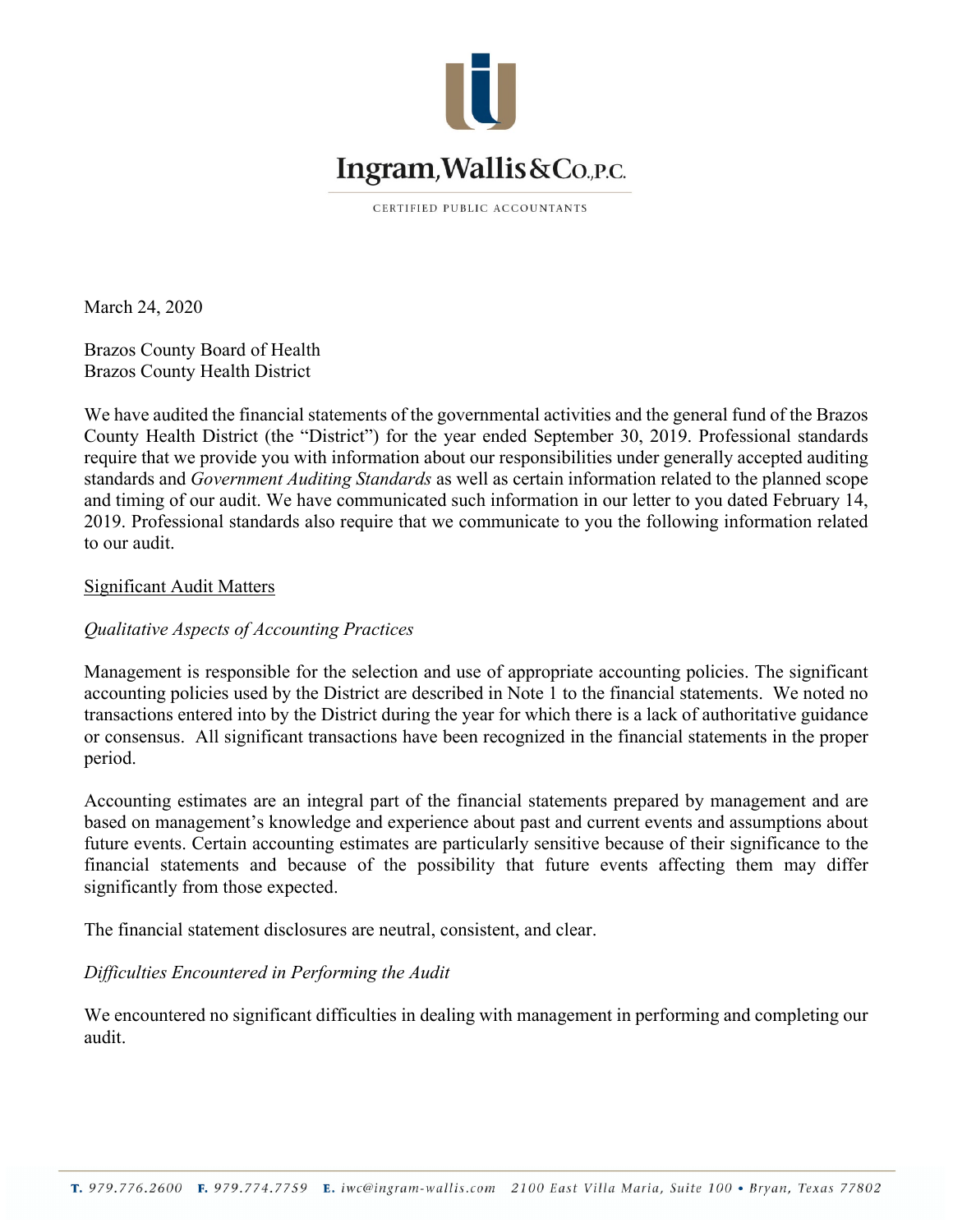# *Corrected and Uncorrected Misstatements*

Professional standards require us to accumulate all known and likely misstatements identified during the audit, other than those that are clearly trivial, and communicate them to the appropriate level of management. The attached schedule summarizes uncorrected misstatements of the financial statements. Management has determined that their effects are immaterial, both individually and in the aggregate, to the financial statements taken as a whole.

### *Disagreements with Management*

For purposes of this letter, a disagreement with management is a financial accounting, reporting, or auditing matter, whether or not resolved to our satisfaction, that could be significant to the financial statements or the auditor's report. We are pleased to report that no such disagreements arose during the course of our audit.

### *Management Representations*

We have requested certain representations from management that are included in the management representation letter dated March 24, 2020.

### *Management Consultations with Other Independent Accountants*

In some cases, management may decide to consult with other accountants about auditing and accounting matters, similar to obtaining a "second opinion" on certain situations. If a consultation involves application of an accounting principle to the District's financial statements or a determination of the type of auditor's opinion that may be expressed on those statements, our professional standards require the consulting accountant to check with us to determine that the consultant has all the relevant facts. To our knowledge, there were no such consultations with other accountants.

# *Other Audit Findings or Issues*

We generally discuss a variety of matters, including the application of accounting principles and auditing standards, with management each year prior to retention as the District's auditors. However, these discussions occurred in the normal course of our professional relationship and our responses were not a condition to our retention.

#### Other Matters

We applied certain limited procedures to the management's discussion and analysis, pension plan information, other post-employment benefits information, and budgetary comparison information, which are required supplementary information (RSI) that supplements the basic financial statements. Our procedures consisted of inquiries of management regarding the methods of preparing the information and comparing the information for consistency with management's responses to our inquiries, the basic financial statements, and other knowledge we obtained during our audit of the basic financial statements. We did not audit the RSI and do not express an opinion or provide any assurance on the RSI.

We were not engaged to report on the statistical section, which accompanies the financial statements but is not RSI. Such information has not been subjected to the auditing procedures applied in the audit of the basic financial statements, and accordingly, we do not express an opinion or provide any assurance on it.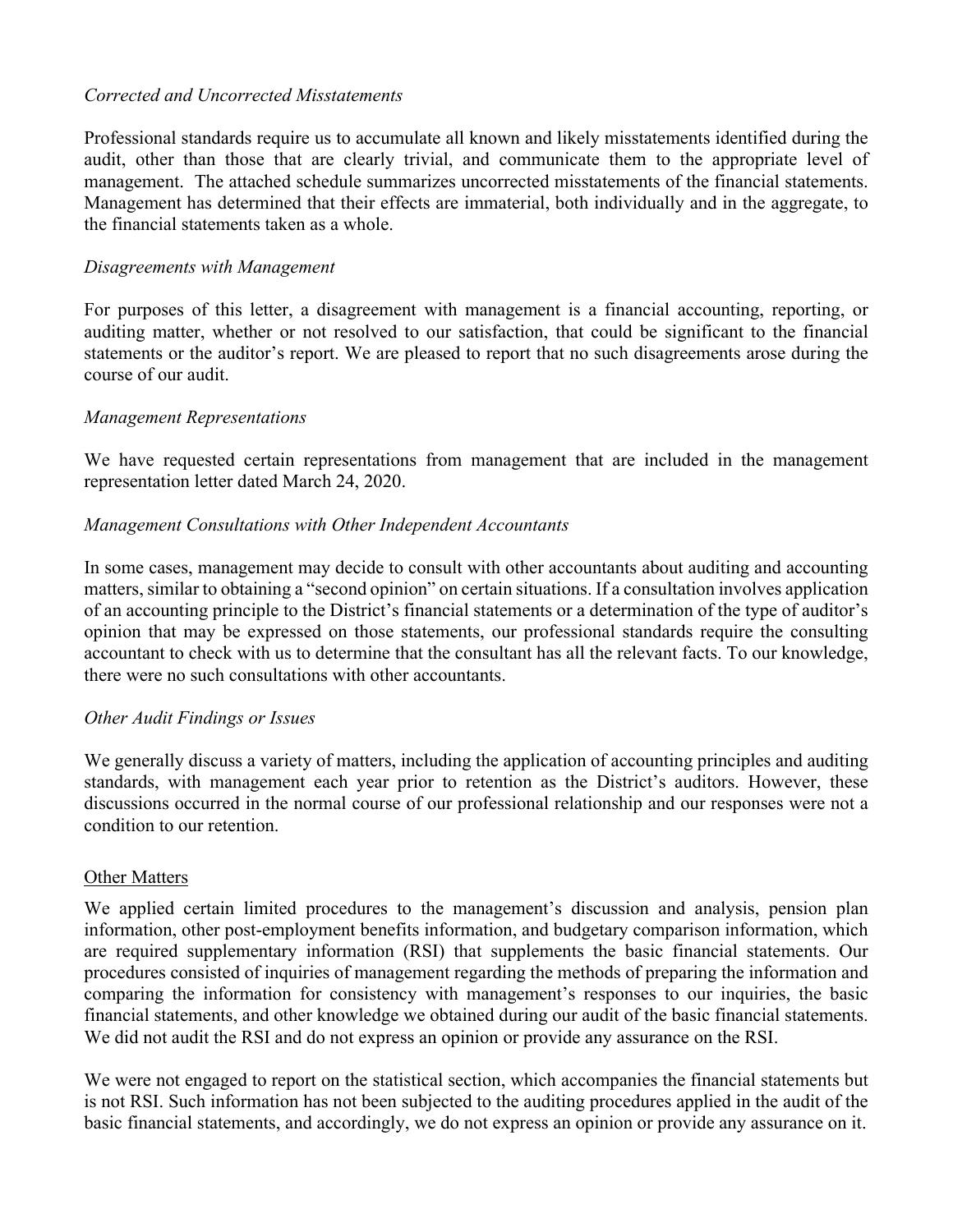# Restriction on Use

This information is intended solely for the use of management of the District, the Brazos County Board of Health and others within the entity and is not intended to be, and should not be, used by anyone other than these specified parties.

Very truly yours,

Onyram, Wallis; Canpany

Ingram, Wallis & Company, P.C. Bryan, Texas